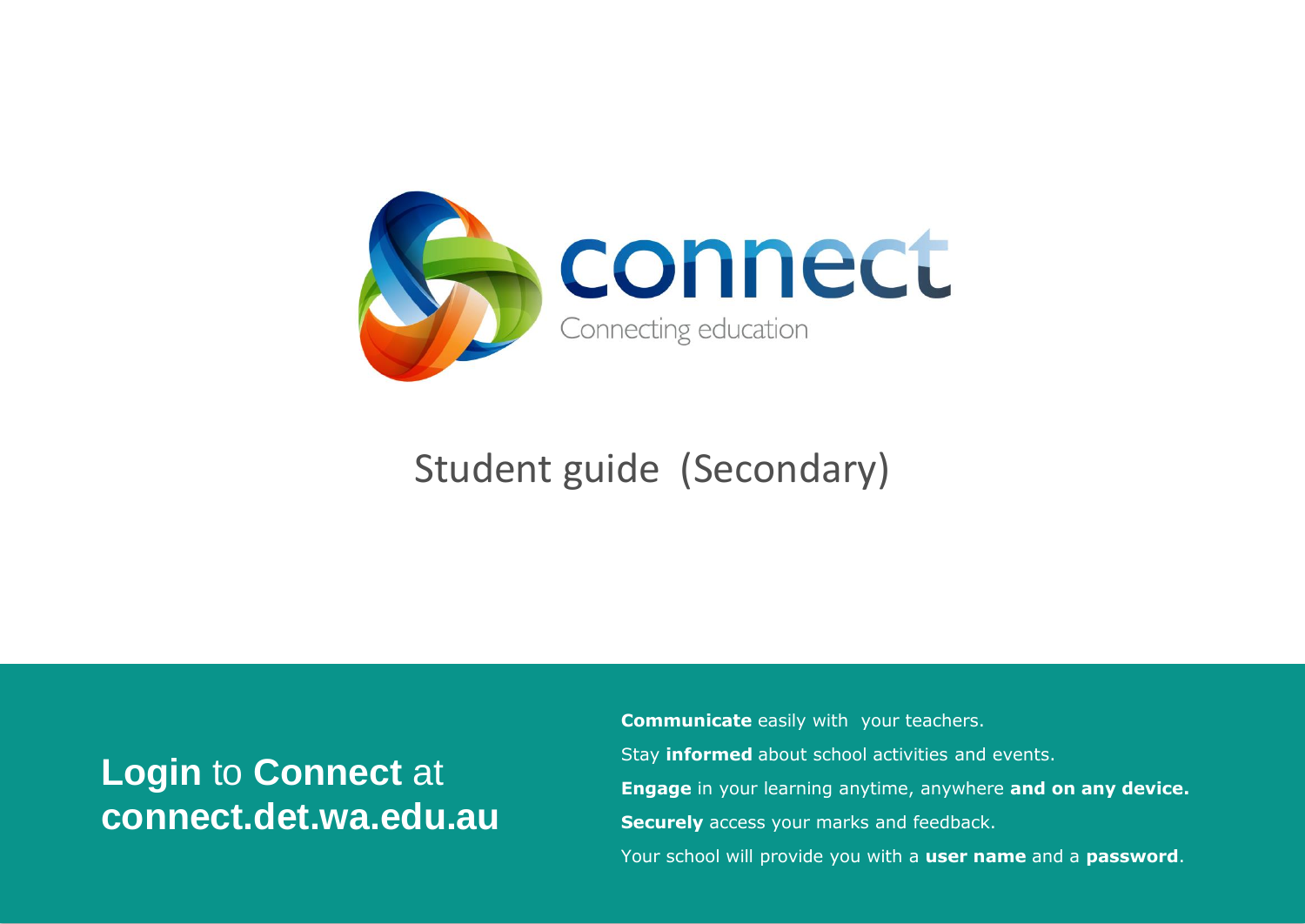### **Connect: Home Page**

A  $\Delta$ 

#### **Classes**

**Email**

Click on a class name to view the class.



**Latest Information**

Read the latest notices from your classes

Open your email inbox.

 $\overline{\phantom{a}}$ C

 $\overline{a}$ D

### **Change your password** Manage your password and

choose an avatar picture.



#### **Next Event**

Stay up to date with your class events and deadlines.



#### **Next Submission**

View homework and assignments due in all your classes.





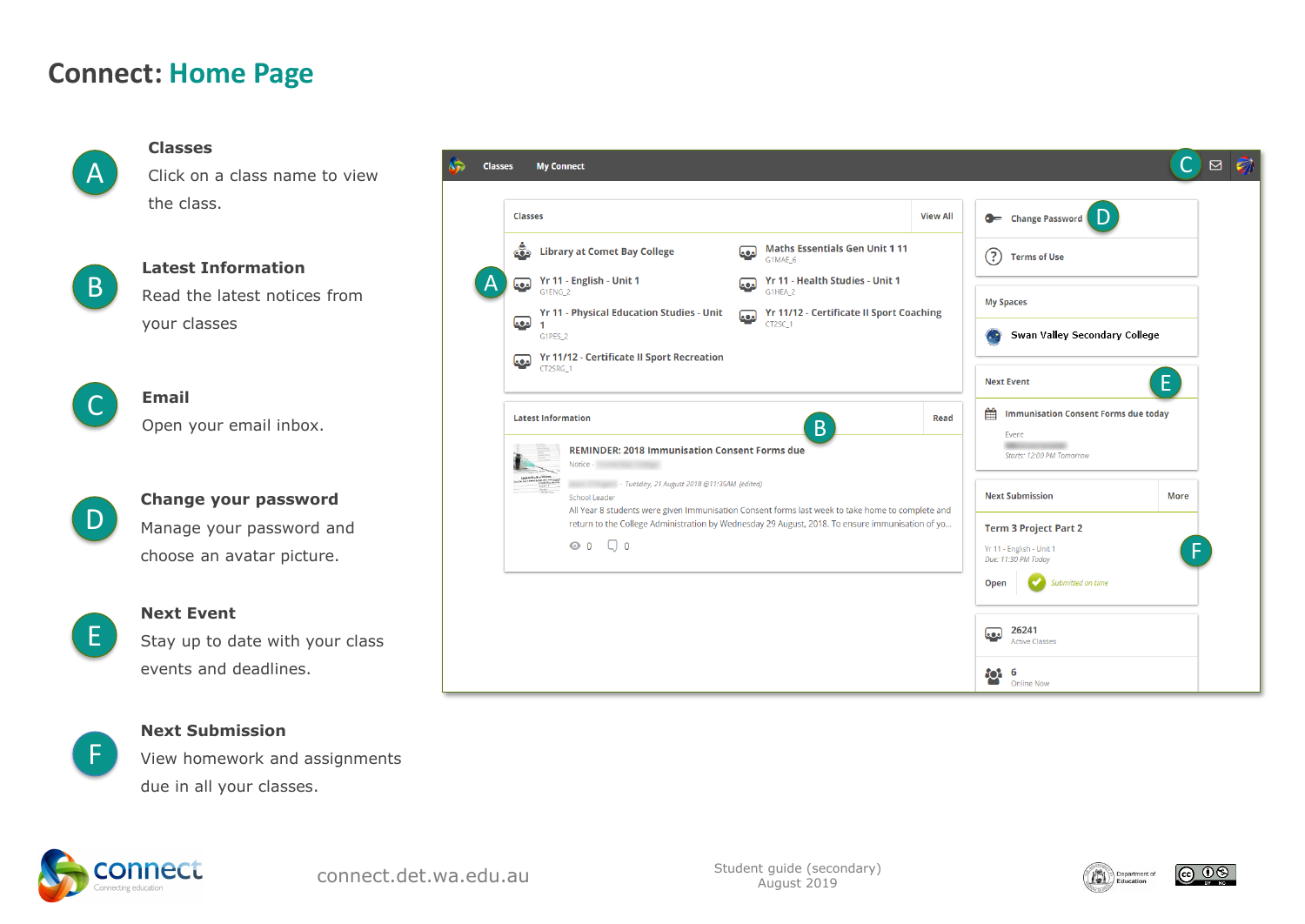## **Connect: My Classes**



J

#### **Other Classes**

Click the 'Quick Switch' button to change between your classes.

#### **Class Tools**



On small screens the menus will H move out of the way. Click the menu icons to bring them back.

G

#### **Learning Activities**



Check the **Content** area to view learning activities. Your sections are available from the menu at the top right

#### **Marks and Feedback**

Click My Marks to access your results and teacher feedback

| 冷<br><b>Classes</b>                                                                                              | <b>My Connect</b>                        | $\boxtimes$                 |
|------------------------------------------------------------------------------------------------------------------|------------------------------------------|-----------------------------|
| $\mathfrak{S}$                                                                                                   | Yr 11 - English - Unit 1                 |                             |
|                                                                                                                  | My Marks                                 |                             |
| 倡<br>Summary                                                                                                     | <b>11 ENG GEN U1</b>                     |                             |
| 噩<br>Grid                                                                                                        | <b>Creating</b>                          | 66.5                        |
| $\mathbb{Q}$<br><b>Notices</b>                                                                                   | <b>Passions Project</b>                  | Out of 75                   |
| ₽<br><b>Content</b>                                                                                              |                                          | $H \rightarrow \bullet$     |
| こうしょう こうしゃ こうしゃく こうしゃく こうしゃく こうしゃく こうしゃく じょうしゃ じょうしゃ じょうしゃ こうしゃ こうしゃ こうしゃ こうしゃ しゅうしゃ しゅうしゃ<br><b>Discussions</b> | <b>Responding</b>                        | 42                          |
| 匦<br><b>My Marks</b>                                                                                             | <b>Novel Study</b>                       | Out of 50                   |
| ₲<br><b>Submissions</b>                                                                                          |                                          | $\Box$                      |
| Library                                                                                                          | <b>Creating</b>                          | 20                          |
| <b>SO</b><br>Learners                                                                                            | Appocalyptic/ Dystopian Narrative        | Out of 45                   |
|                                                                                                                  |                                          | $\rightarrow$ $\rightarrow$ |
|                                                                                                                  | <b>Responding</b>                        | 45                          |
|                                                                                                                  | <b>Expository Study: Feature Article</b> | Out of 65                   |
|                                                                                                                  |                                          | $\overline{\phantom{a}}$    |

| $\frac{1}{2}$ |                        |                                                                                                                                                                                                                                                  | Yr 11 - English - Unit 1 |  |              | $\check{\bm{\mathsf{x}}}$ |  |
|---------------|------------------------|--------------------------------------------------------------------------------------------------------------------------------------------------------------------------------------------------------------------------------------------------|--------------------------|--|--------------|---------------------------|--|
|               |                        | Н                                                                                                                                                                                                                                                | Content                  |  |              |                           |  |
|               |                        | Term 1 Week 8 - Term 2 Week 1 Post- Apocalyptic/ Dystopian Narrative                                                                                                                                                                             |                          |  |              | $\overline{4}$            |  |
|               |                        | 1. Understand conventions of short story<br>2. Understand the conventions of dystopian genre<br>3. Understand the conventions of post apocalyptic genre<br>4. Understand how to write descriptively, develop imagery amd use figurative language |                          |  |              |                           |  |
|               |                        | 5. Plan, draft and edit a dystopian or post apocalyptic short story.                                                                                                                                                                             |                          |  |              |                           |  |
| Ξ             |                        | Recognising dystopian fiction                                                                                                                                                                                                                    |                          |  |              |                           |  |
| Ξ             |                        | Introduction to dystopian literature                                                                                                                                                                                                             |                          |  |              |                           |  |
| ⊕             |                        | Dystopian genre characteristics                                                                                                                                                                                                                  |                          |  |              |                           |  |
| ⊞             | Post apocalyptic genre |                                                                                                                                                                                                                                                  |                          |  |              |                           |  |
|               |                        | <b>Vonnegut Advice: Short Stories</b>                                                                                                                                                                                                            |                          |  | $\mathbf{C}$ |                           |  |





|ര ⊕®